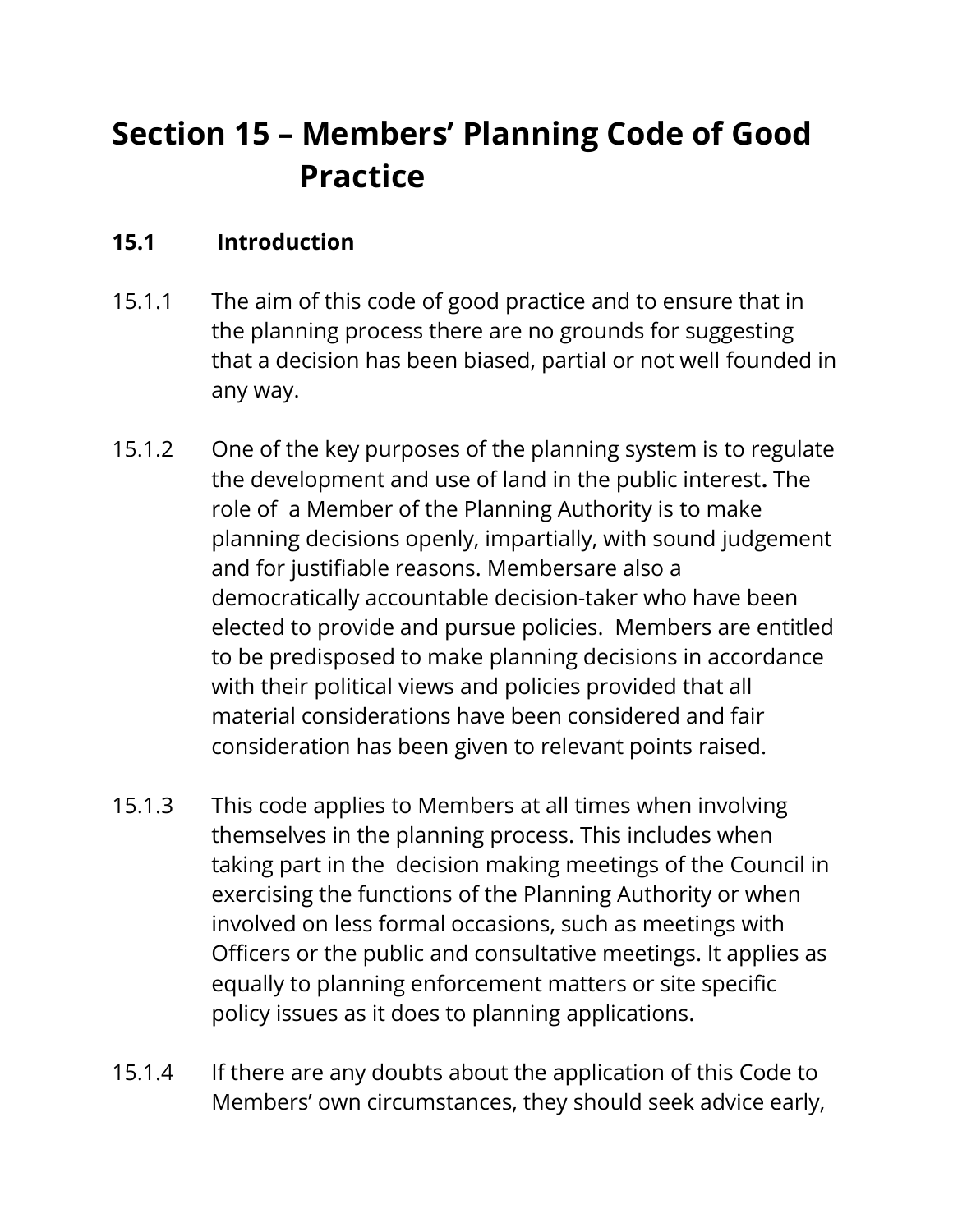from the Monitoring Officer or one of their staff, and preferably well before any meeting takes place.

### **15.2 Relationship to the Members' Code of Conduct**

- 15.2.1 Do apply the rules in the Members' Code of Conduct first, which must be always be complied with. This is both the rules on disclosable pecuniary interests (and other interests) and the general rules giving effect to the seven principles of public life: selflessness, integrity, objectivity, accountability, openness, honesty and leadership.
- 15.2.2 Do then apply the rules in this Members' Planning Code, which seek to explain and supplement the Members' Code of Conduct for the purposes of planning control. If this Members' Planning Code is not abided by, it could put:
	- (a) the Council at risk of proceedings on the legality or maladministration of the related decision; and
	- (b) Members' at risk of either being named in a report made to the Standards Committee or Council or, if the failure is also likely to be a breach of the Localism Act 2011, a complaint being made to the police to consider criminal proceedings.

## **15.3 Development Proposals and Interests under the Members' Code**

- 15.3.1 Do disclose the existence and nature of the interest as required by the Members Code of Conduct.
- 15.3.2 Do take into account when approaching a decision that the Principle of integrity is defined in terms that "*Holders of public office must avoid placing themselves under any obligation to people or organisations that might try inappropriately to*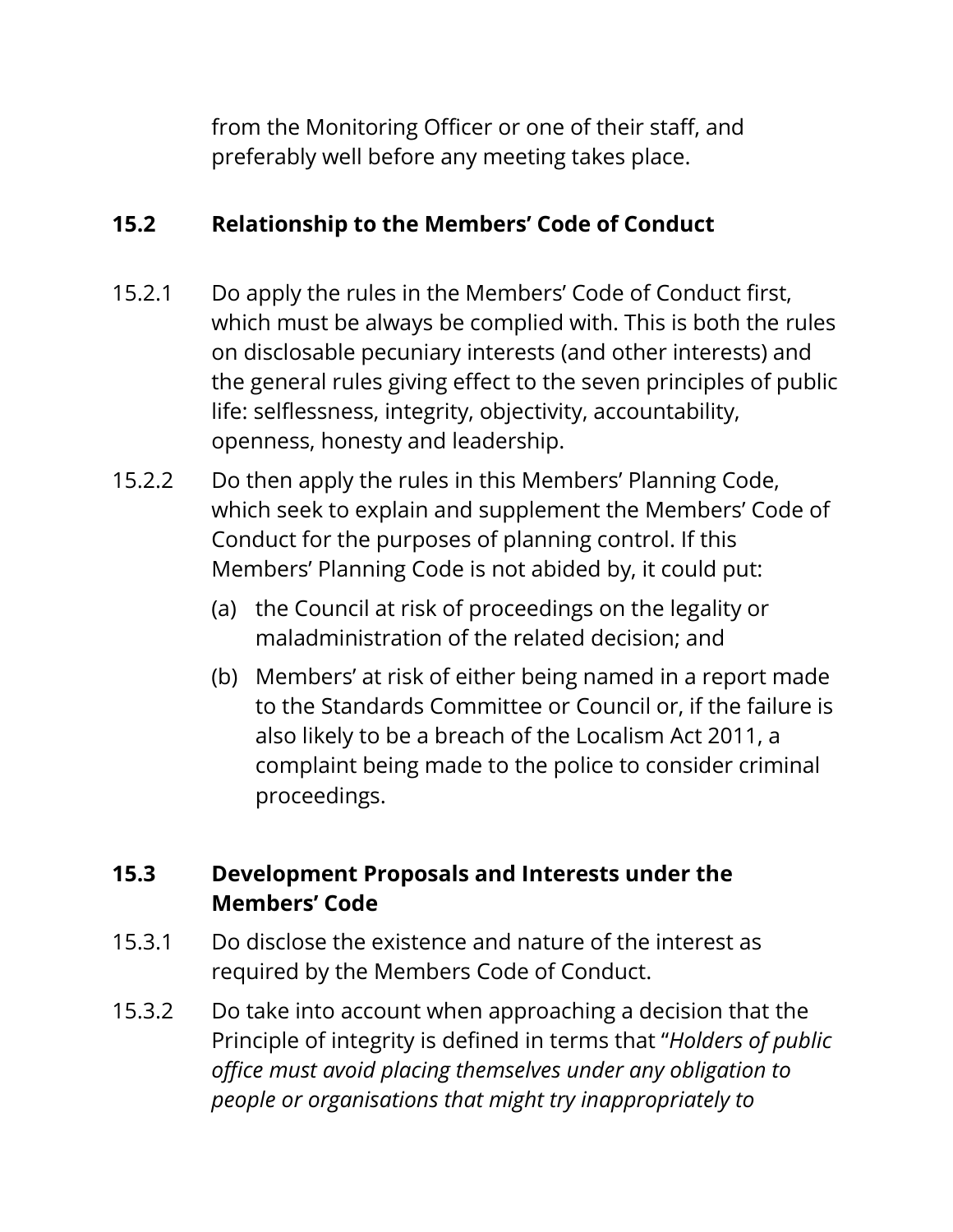*influence them in their work. They should not act or take decisions in order to gain financial or other material benefits for themselves, their family, or their friends. They must declare and resolve any interests and relationships*". It is therefore advisable that Members:

- 15.3.3 Don't seek or accept any preferential treatment, or place themselves in a position that could lead the public to think they are receiving preferential treatment, because of their position as a councillor. This would include, where they have a disclosable or other personal conflict of interest in a proposal, using their position to discuss that proposal with Officers or Members when other members of the public would not have the same opportunity to do so.
- 15.3.4 Do note that they are not prevented from seeking to explain and justify a proposal in which they may have a conflict of interest to an appropriate Officer, in person or in writing, but that the Members' Code of Conduct may place additional limitations on them in representing that proposal.
- 15.3.5 Do notify the Monitoring Officer in writing where it is clear to them that they have a disclosable pecuniary interest or other personal conflict of interest and note that:
	- (a) the notification should be sent no later than submission of that application where possible;
	- (b) the proposal will always be reported to the Committee as a main item and not dealt with by Officers under delegated powers;
	- (c) Members must not get involved in the processing of the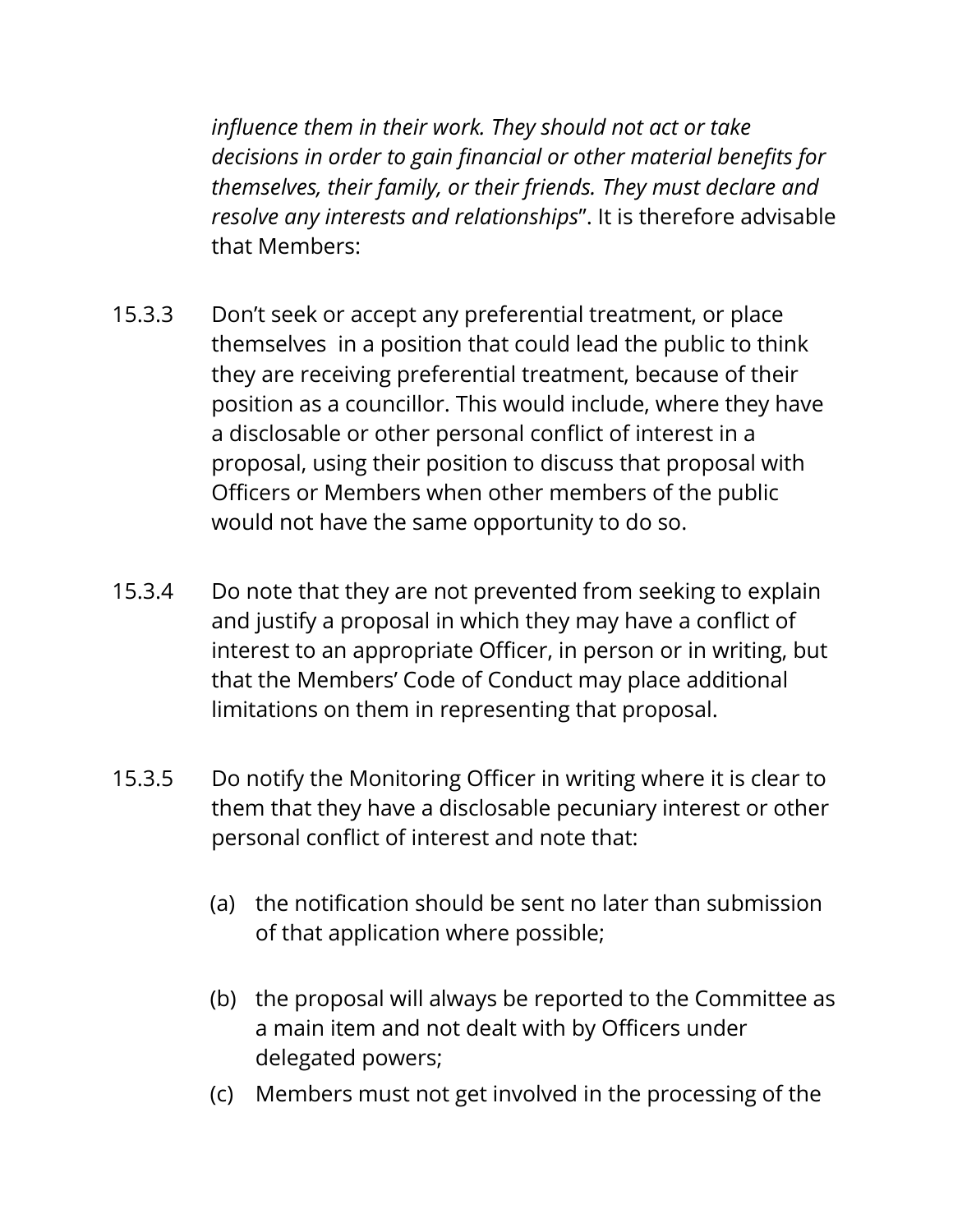application; and

(d) it is advisable that they employ an agent to act on their behalf in respect of the proposal when dealing with Officers and in public speaking at Committee*.*

#### **15.4 Fettering Discretion in the Planning Process**  (natural justice, predisposition and predetermination)

- 15.4.1 Members should not fetter their discretion and therefore theirability to participate in planning decision making at the Council by approaching the decision with a closed mind. Fettering discretion in this way and taking part in the decision will put the Council at risk of a finding of maladministration and of legal proceedings on the grounds of bias, predetermination or a failure to take into account all of the factors enabling the proposal to be considered on its merits.
- 15.4.2 Members should be aware that in their role as an elected Member they are entitled, and are often expected, to have expressed views on planning issues and that these comments have an added measure of protection under the Localism Act 2011.
- 15.4.3 Members should keep in mind the following when they come to make a decision:
	- (a) keep an open mind and hear all of the evidence presented, both the officers' presentation of the facts and their advice and the arguments from all sides;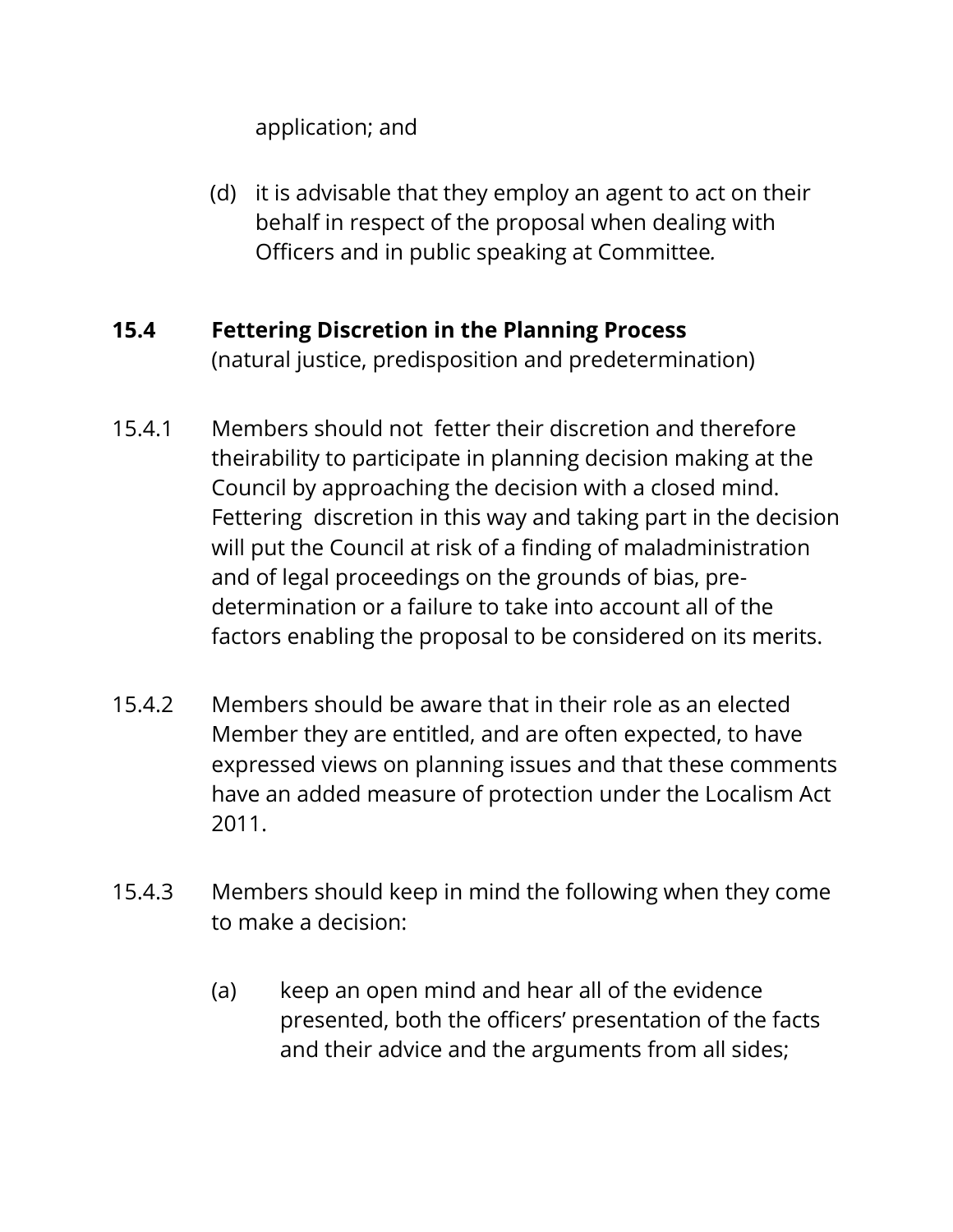- (b) Members are not required to cast aside views on planning policy held when seeking election or when otherwise acting as a Member, in giving fair consideration to points raised;
- (c) Members are only entitled to take account a material consideration and must disregard considerations irrelevant to the question and legal context at hand; and
- (d) Members are to come to a decision after giving what they feel is the right weight to those material considerations.
- 15.4.4 Members should be aware that they can be biased where the Council is the landowner, developer or applicant and they have acted as, or could be perceived as being, a chief advocate for the proposal. (This is more than a matter of membership of both the proposing and planning determination committees, but that through significant personal involvement in preparing or advocating the proposal they will be, or perceived by the public as being, no longer able to act impartially or to determine the proposal purely on its planning merits.)
- 15.4.5 Members are able to take part in the debate on a proposal when acting as part of a consultee body (where they are also a member of the parish council, for example, or both a district**/**borough and county councillor), provided:
	- (a) the proposal does not substantially effect the well being or financial standing of the consultee body;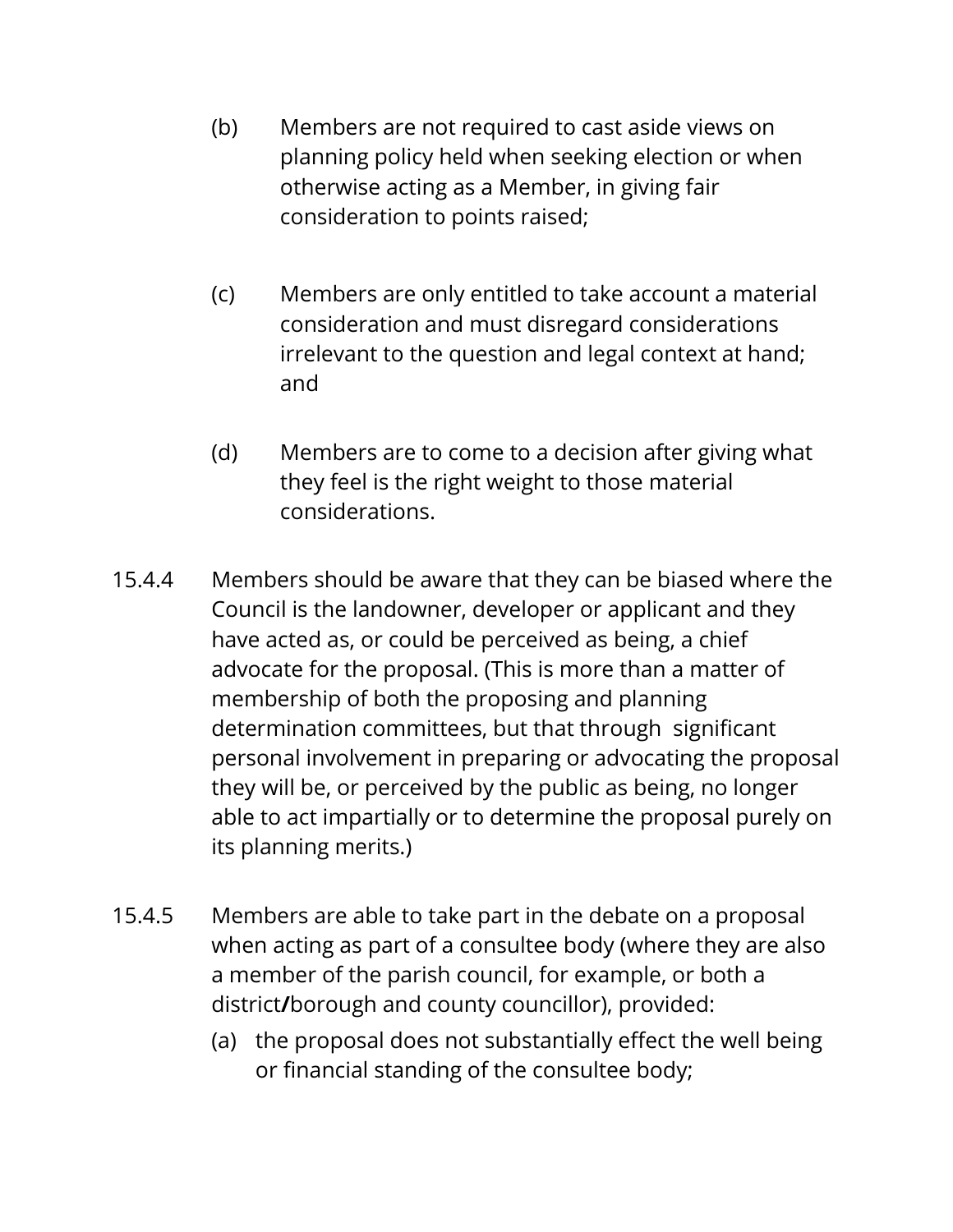- (b) it is made clear to the consultee body that:
	- (i) any views are expressed on the limited information only;
	- (ii) personal judgement is reserved and the independence to make up your own mind on each separate proposal, based on the overriding duty to the whole community and not just to the people in that area, ward or parish, as and when it comes before the Committee and you hear all of the relevant information; and
	- (iii) you will not in any way commit yourself as to how you or others may vote when the proposal comes before the Committee.
- 15.4.6 Members should explain that they do not intend to speak and vote as a member of the Committee because they will be perceived as having judged (or you reserve the right to judge) the matter elsewhere, so that this may be recorded in the minutes.
- 15.4.7 Members should take the opportunity to exercise their separate speaking rights as a Ward Member where they have represented their views or those of local electors and fettered their discretion, but do not have a disclosable or other personal conflict of interest. Where a conflict of interest arises, Members should:
	- (a) advise the proper officer or Chair that they wish to speak in this capacity before commencement of the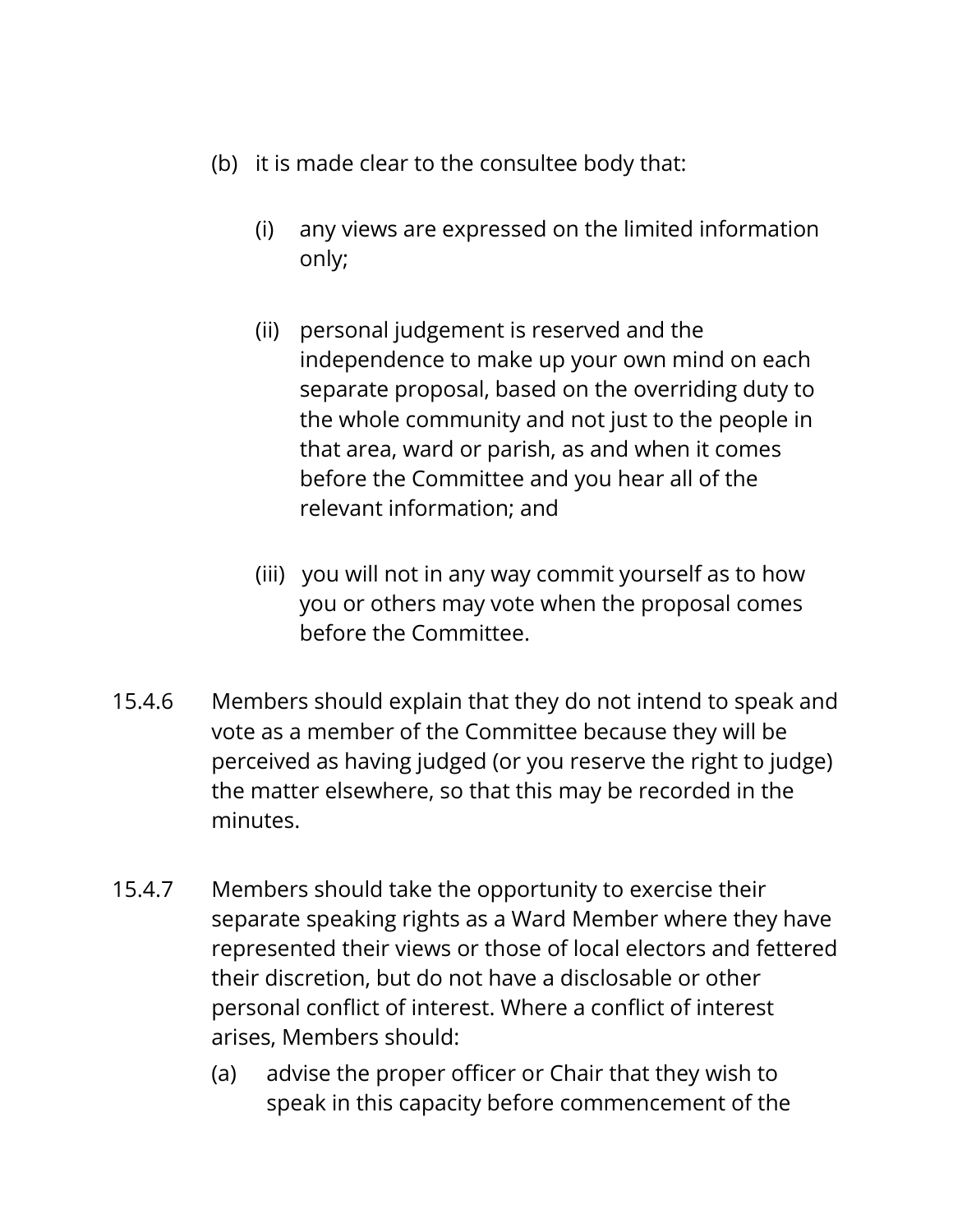item;

- (b) remove themselves from the seating area for members of the Committee for the duration of that item; and
- (c) ensure that their actions are recorded.

#### **15.5 Contact with Applicants, Developers and Objectors**

- 15.5.1 Members should refer those who approach them for planning, procedural or technical advice to Officers.
- 15.5.2 Members should not agree to any formal meeting with applicants, developers or groups of objectors where they can avoid it. If a Member feels that a formal meeting would be useful in clarifying the issues, they should seek to arrange that meeting through a request to the Head of Service for Planning and Building Control to organise it. The Officer(s) will then ensure that those present at the meeting are advised from the start that the discussions will not bind the authority to any particular course of action, that the meeting is properly recorded on the application file and the record of the meeting is disclosed when the application is considered by the Committee.
- 15.5.3 Members should otherwise:
	- (a) follow the rules on lobbying;
	- (b) consider whether or not it would be prudent in the circumstances to make notes when contacted; and
	- (c) report to the Head of Service for Planning and Building Control any significant contact with the applicant and other parties, explaining the nature and purpose of the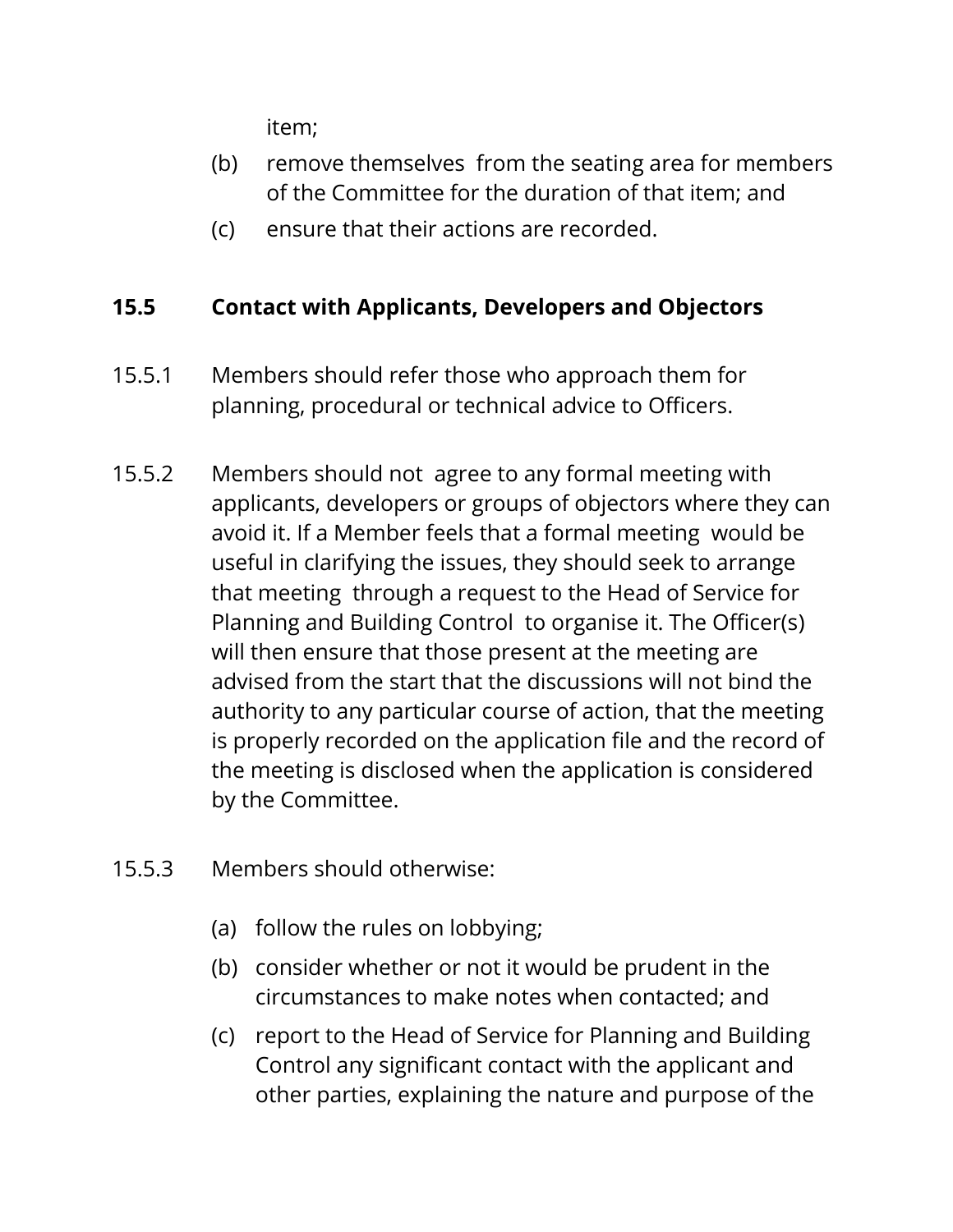contacts and your involvement in them, and ensure that this is recorded on the planning file.

- 15.5.4 In respect of presentations by applicants/developers:
	- (a) Members should not attend a planning presentation without requesting an Officer to be present.
	- (b) Members should ask relevant questions for the purposes of clarifying their understanding of the proposals.
	- (c) Members should remember that the presentation is not part of the formal process of debate and determination of any subsequent application, this will be carried out by the appropriate Committee of the planning authority.
	- (d) Members should be aware that a presentation is a form of lobbying and, whilst they may express any view on the merits or otherwise of the proposal presented, Members should never state how you or other Members would intend to vote at a committee.

### **15.6 Lobbying of Councillors**

15.6.1 Members should explain to those lobbying or attempting to lobby them that, whilst they can listen to what is said, it may subsequently prejudice their impartiality, and therefore their ability to participate in the Committee's decision making, to express an intention to vote one way or another or such a firm point of view that it amounts to the same thing.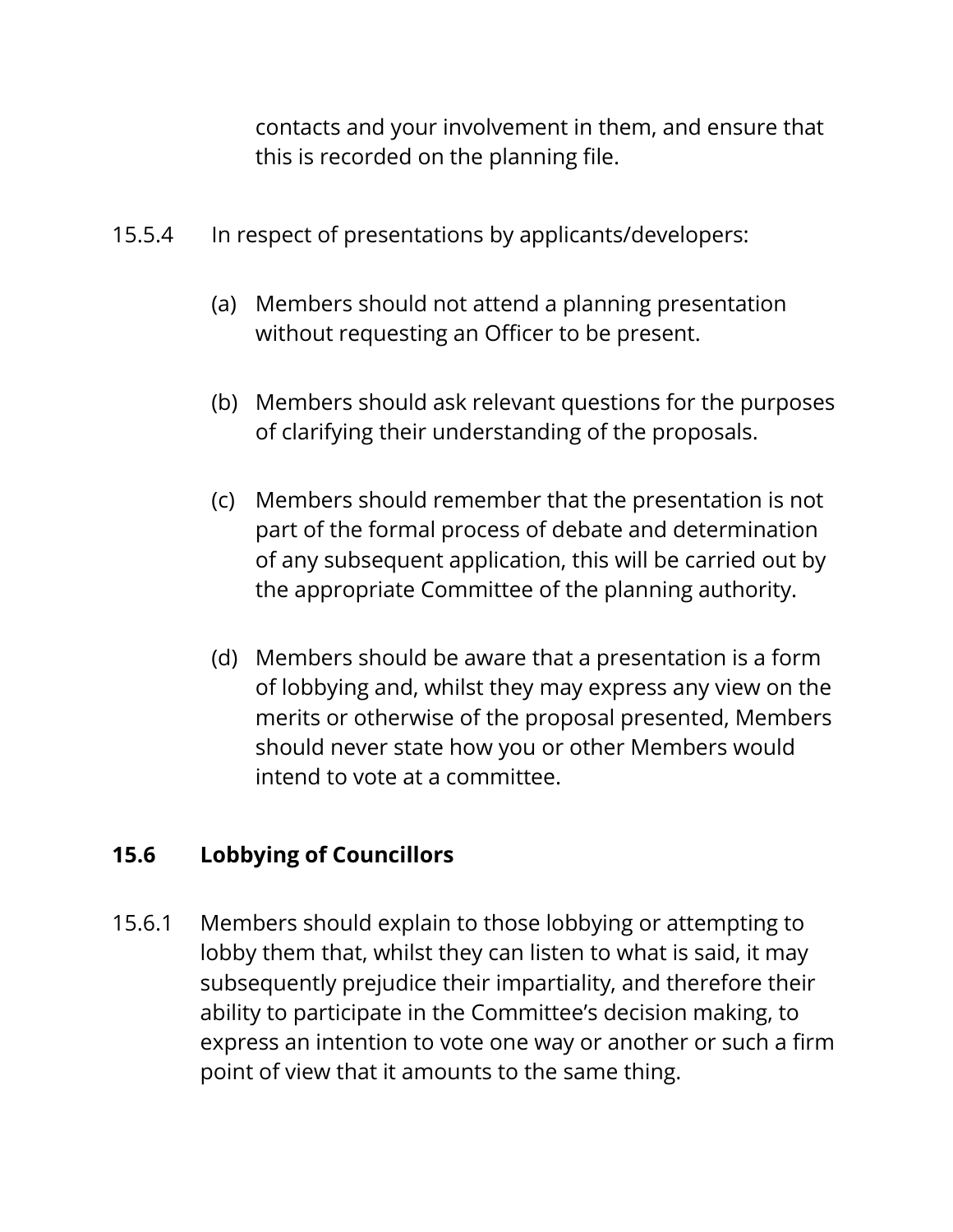- 15.6.2 Members should remember that their overriding duty is to the whole community not just to the people in their Ward and, taking account of the need to make decisions impartially, that they should not improperly favour, or appear to improperly favour, any person, company, group or locality.
- 15.6.3 Members should not accept gifts or hospitality from any person involved in or affected by a planning proposal. If a degree of hospitality is entirely unavoidable, ensure it is of a minimum, its acceptance is declared as soon as possible, including its addition to your register of interests where relevant.
- 15.6.4 Members should copy or pass on any lobbying correspondence they receive to the Head of Service for Planning and Building Control at the earliest opportunity.
- 15.6.5 Members should promptly refer to the Head of Service for Planning and Building Control any offers made to them of planning gain or constraint of development, through a proposed s.106 Planning Obligation or otherwise.
- 15.6.6 Members should inform the Monitoring Officer where they feel they have been exposed to undue or excessive lobbying or approaches (including inappropriate offers of gifts or hospitality), who will in turn advise the appropriate Officers to follow the matter up.
- 15.6.7 Members should note that, unless they have a disclosable or overiding other personal conflict of interest, they will not have fettered their discretion or breached this Planning Code through: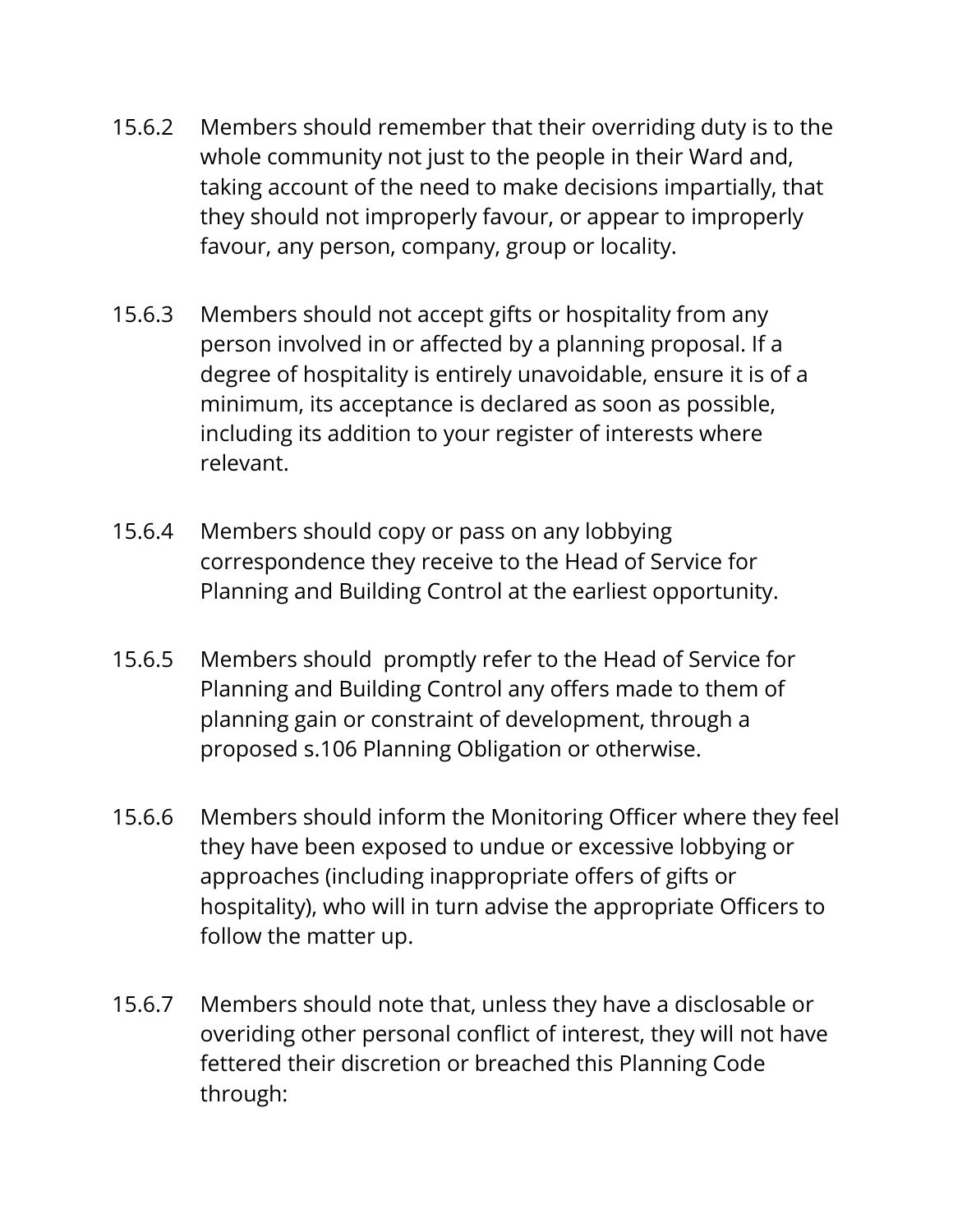- (a) listening or receiving viewpoints from residents or other interested parties;
- (b) making comments to residents, interested parties, other Members or appropriate officers (making clear that they must keep an open mind);
- (c) seeking information through appropriate channels; or
- (d) being a vehicle for the expression of opinion of others in theirrole as a Ward Member.

#### **15.7 Lobbying by Councillors**

- 15.7.1 Members should notbecome a member of, lead or represent an organisation whose primary purpose is to lobby to promote or oppose planning proposals. If they do, they will be seen to have fettered their discretion on the grounds of bias.
- 15.7.2 Members can join general interest groups which reflect their areas of interest and which concentrate on issues beyond particular planning proposals, such as the Victorian Society, CPRE, Ramblers Association or a local civic society, but they should normally disclose that interest on the grounds of transparency where the organisation has made representations on a particular proposal and make it clear to that organisation and the Committee that they have reserved judgement and the independence to make up their own mind on each separate proposal.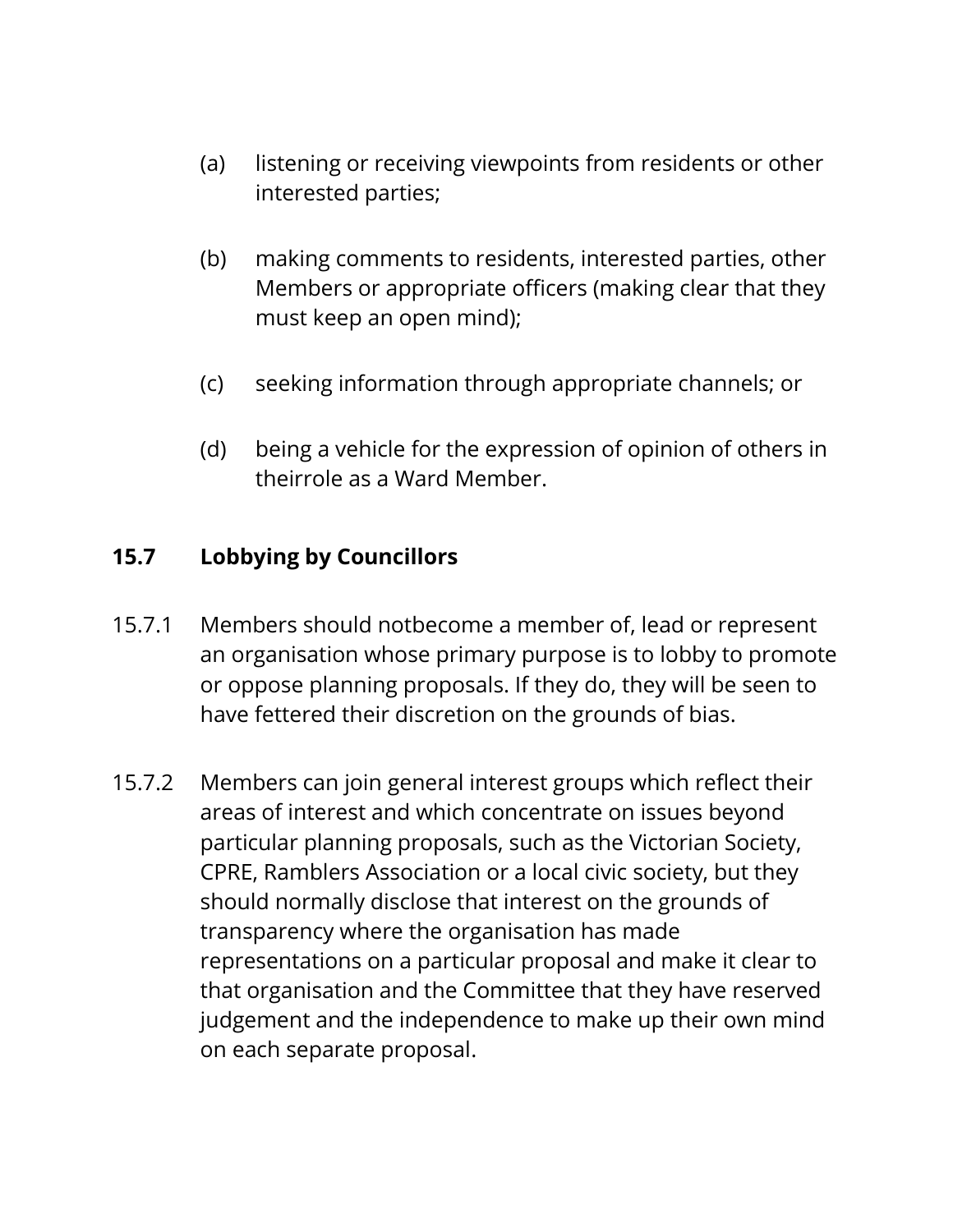- 15.7.3 Members should not excessively lobby fellow councillors regarding their concerns or views nor attempt to persuade them that they should decide how to vote in advance of the meeting at which any planning decision is to be taken.
- 15.7.4Members should not decide or discuss how to vote on any application at any sort of political group meeting, or lobby any other Member to do so. Political Group Meetings should never dictate how Members should vote on a planning issue.

#### **15.8 Site Visits/Inspections**

- 15.8.1 Members should try to attend site visits organised by the Council where possible.
- 15.8.2 Members should not request a site visit unless they feel it is strictly necessary because:
	- (a) particular site factors are significant in terms of the weight attached to them relative to other factors or the difficulty of their assessment in the absence of a site inspection; or
	- (b) there are significant policy or precedent implications and specific site factors need to be carefully addressed.
- 15.8.3 Members should ensure that they report back to the Committee any information gained from the site visit that they feel would benefit all Members of the Committee
- 15.8.4 Members should ensure that they treat the site visit only as an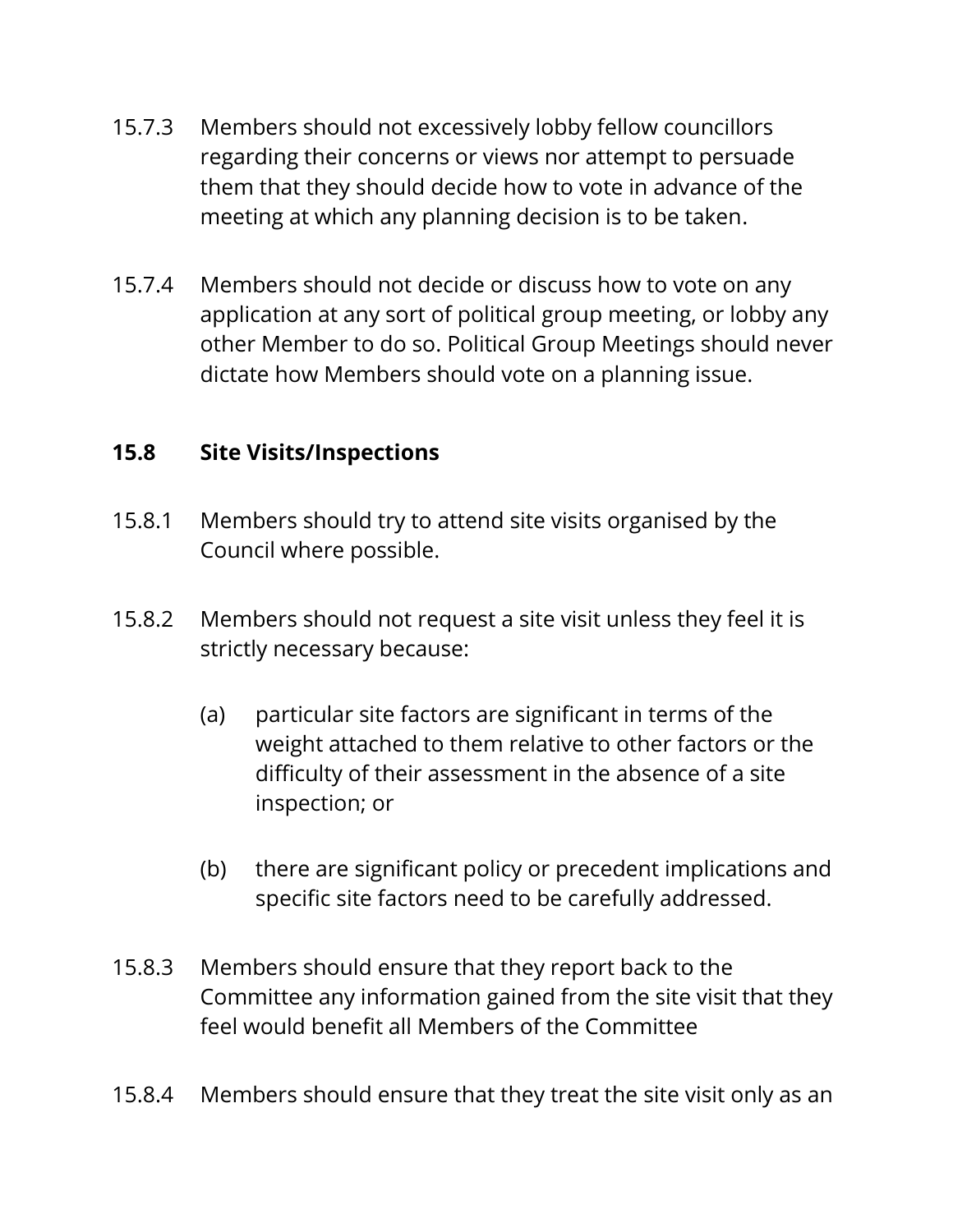opportunity to seek information and to observe the site.

- 15.8.5 Members should ask the Officers at the site visit questions or seek clarification from them on matters which are relevant to the site inspection.
- 15.8.6 Members should not hear representations from any other party, with the exception of the Ward Member(s) whose address must focus only on site factors and site issues. Where Members are approached by the applicant or a third party, advise them that they should make representations in writing to the authority and direct them to or inform the Officer present.
- 15.8.7 Members should not express opinions or views on the site visit.
- 15.8.8 Members should not enter a site which is subject to a proposal other than as part of an official site visit**,** even in response to an invitation, as this may give the impression of bias unless:
	- (a) they feel it is essential to visit the site other than through attending the official site visit;
	- (b) they have first spoken to the Head of Planning and Building Control about their intention to do so and why (which will be recorded on the file); and
	- (c) they can ensure you will comply with these good practice rules on site visits.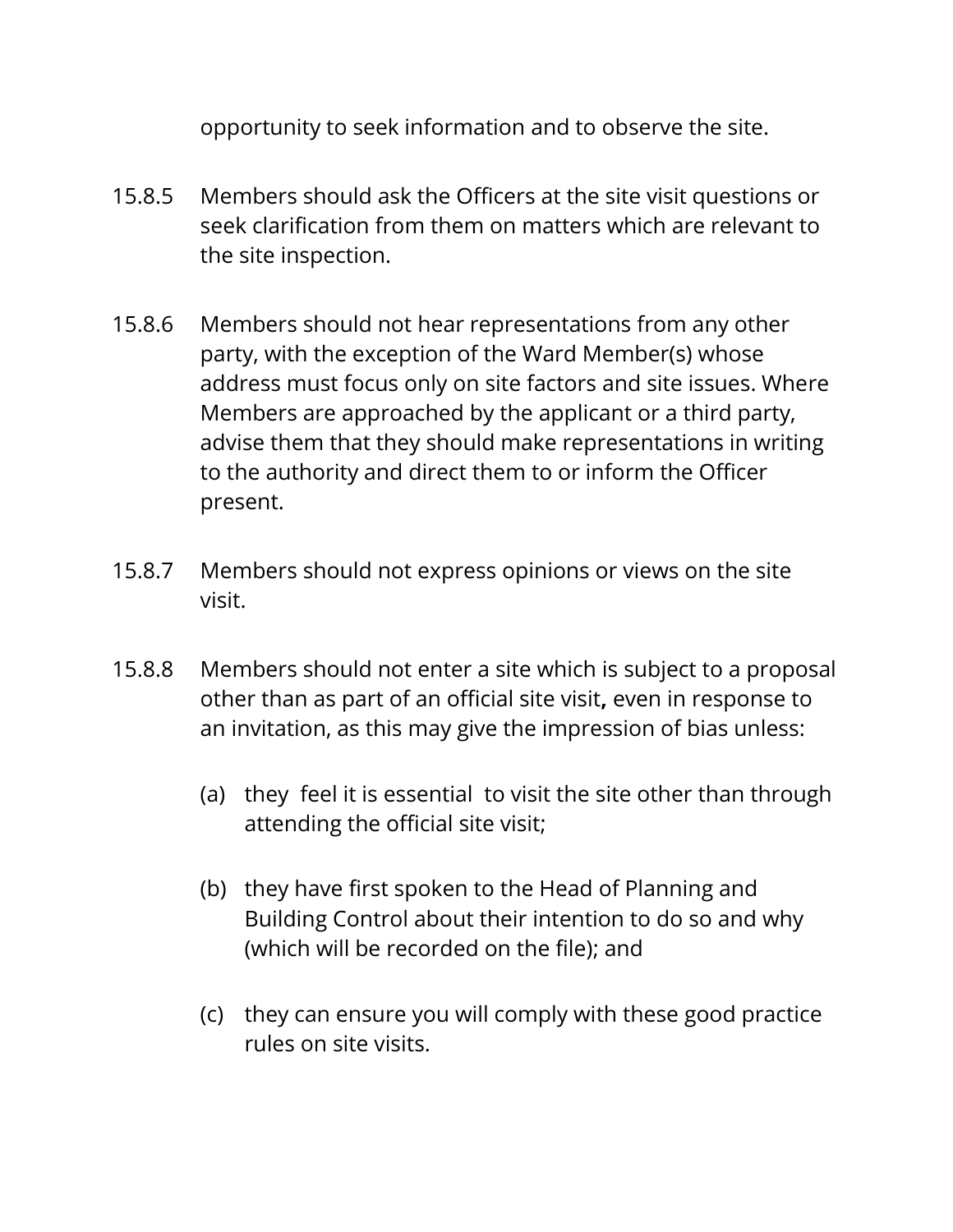#### **15.9 Public Speaking at Meetings**

- 15.9.1 Members should not allow members of the public to communicate with them during the Committee's proceedings (orally or in writing) other than through the scheme for public speaking or through the Chairman, as this may give the appearance of bias.
- 15.9.2 Members should ensure that they comply with the Council's procedures in respect of public speaking.

#### **15.10 Officers**

- 15.10.1 Members should not put pressure on Officers to put forward a particular recommendation. (This does not prevent Members from asking questions or submitting views to the Head of Service for Planning and Building Control, which may be incorporated into any committee report).
- 15.10.2 Members should recognise that Officers are part of a management structure and only discuss a proposal, outside of any arranged meeting, with a Head of Service or those Officers who are authorised by their Head of Service to deal with the proposal at a Member level.
- 15.10.3 Members should recognise and respect that Officers involved in the processing and determination of planning matters must act in accordance with the Council's Code of Conduct for Officers and their professional codes of conduct, primarily the Royal Town Planning Institute's Code of Professional Conduct. As a result, planning officers' views, opinions and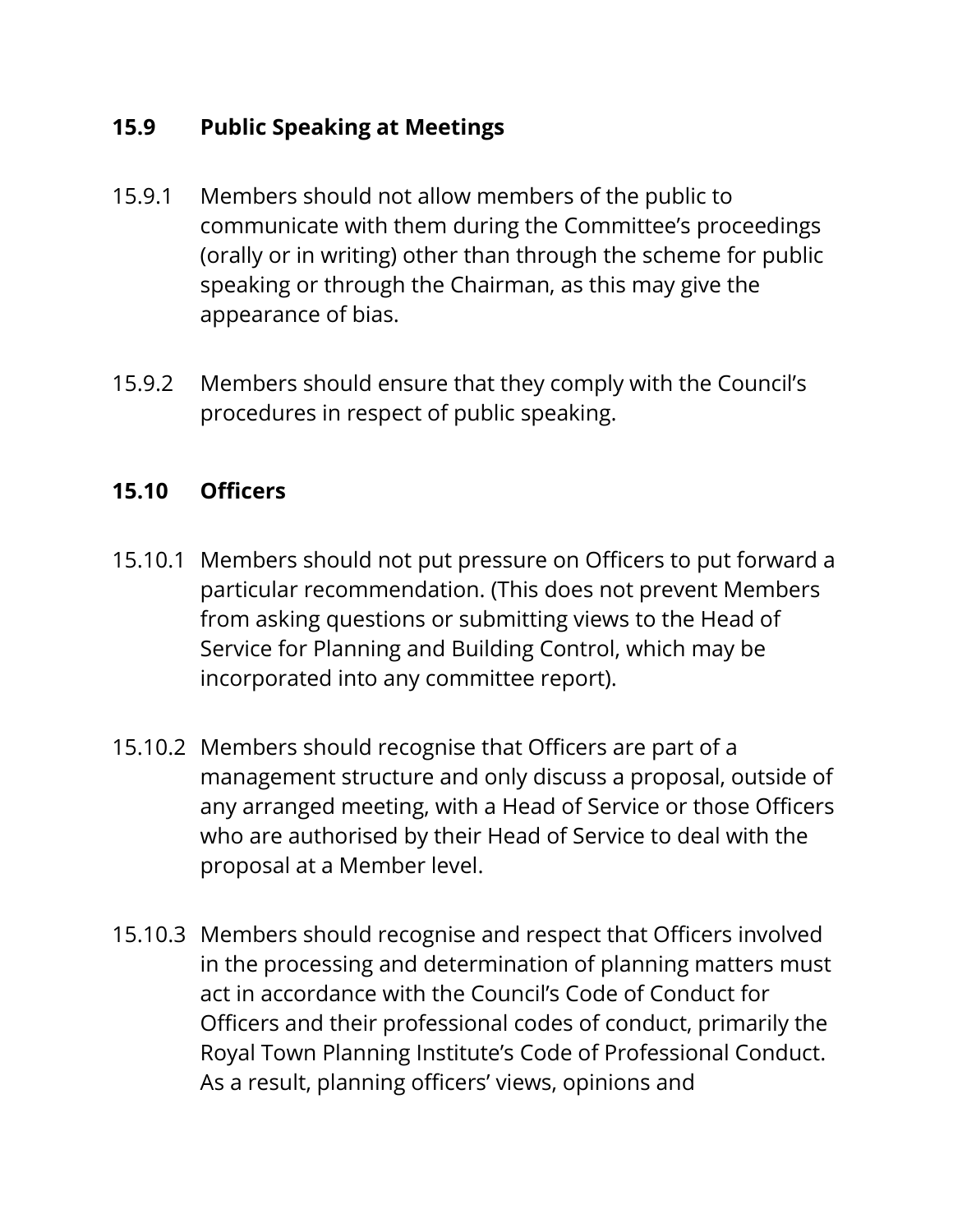recommendations will be presented on the basis of their overriding obligation of professional independence, which may on occasion be at odds with the views, opinions or decisions of the Committee or its Members.

#### **15.11 Decision Making**

- 15.11.1 Members should ensure that, if they request a proposal to go before the Committee rather than be determined through officer delegation, that their planning reasons are recorded and repeated in the report to the Committee.
- 15.11.2 Members should come to meetings with an open mind and demonstrate that they are open-minded.
- 15.11.3 Members should comply with section 38 of the Planning and Compulsory Purchase Act 2004 and make decisions in accordance with the Development Plan unless material considerations indicate otherwise.
- 15.11.4 Members should come to their decision only after due consideration of all of the information reasonably required upon which to base a decision. If Members feel there is insufficient time to digest new information or that there is simply insufficient information before them, request that further information. If necessary, defer or refuse.
- 15.11.5 Members should not vote or take part in the meeting's discussion on a proposal unless they have been present to hear the entire debate, including the Officers' introduction to the matter.